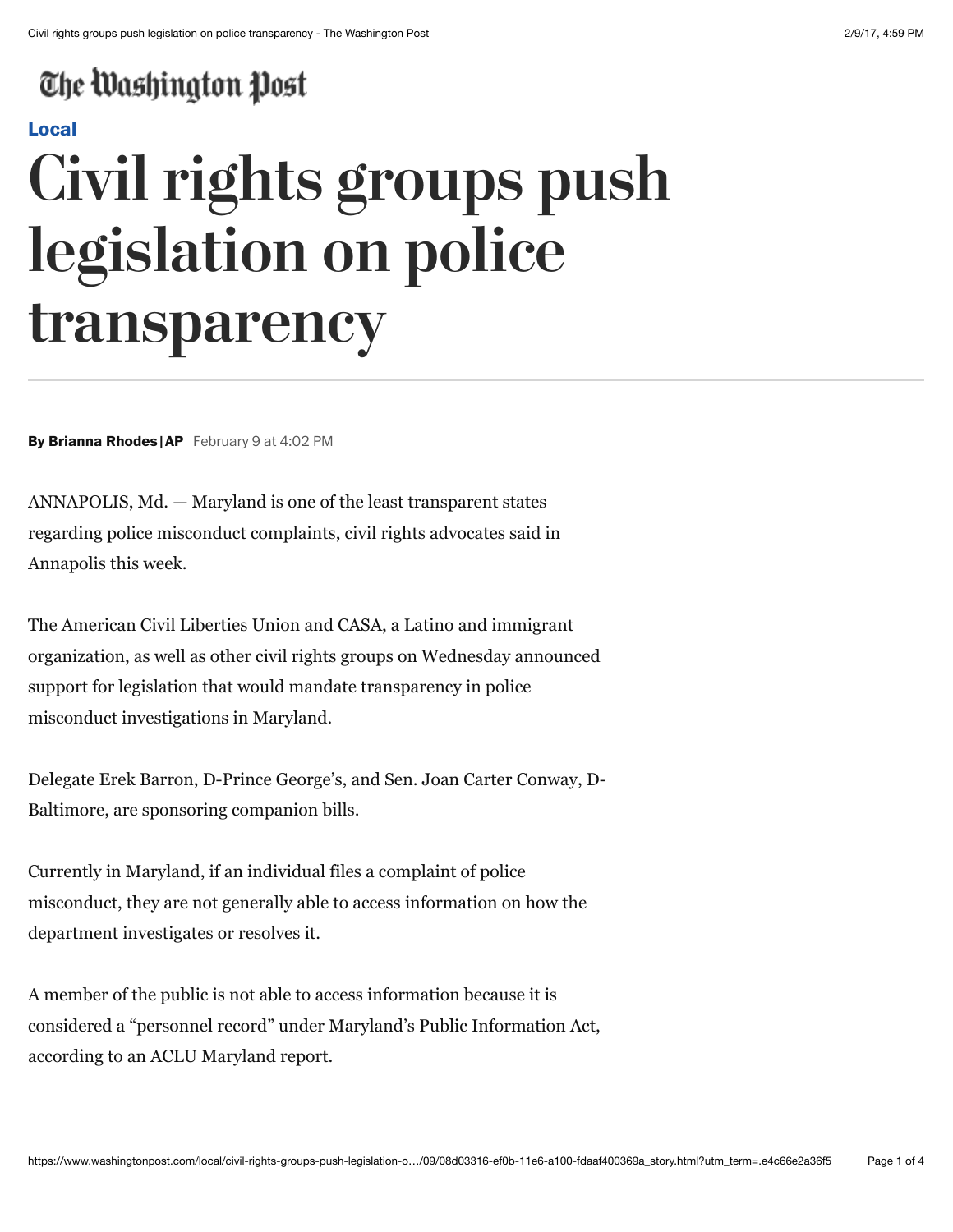"If you file a complaint of police misconduct you have no right to know what level of thoroughness or diligence the department used when it investigated that case," said Toni Holness, public policy director for ACLU Maryland.

A police department would be able to release the complaint file in some situations, and the complaint file would be removed from the personnel record category, if the legislation is passed.

Barron said the legislation should be passed in order for information to be released to complaintants and for the community to help build trust with law enforcement.

"As a former prosecutor, you can't have public safety without a partnership between law enforcement and the communities they serve and you can't have partnership without trust," Barron said. "Trust necessarily involves transparency and that's what this bill is," Barron said.

Members of the Coalition of Concerned Mothers and the Prince George's People's Coalition at a press conference Wednesday gave personal accounts of how they've been affected by the rule under Maryland's Public Information Act, such as not having the ability to access information regarding their children's deaths.

Marion Gray-Hopkins, president of The Coalition of Concerned Parents, an organization comprised of grieving mothers who lost children to community violence or police terrorism, lost her son Gary Hopkins Jr.

Hopkins Jr., a 19-year-old college student, was shot by a Prince George's County police officer 17 years ago. The officer was tried and found not guilty in the teen's death.

Hopkins said mothers of slain children should have the right to know information, and some have been relentless to make a change.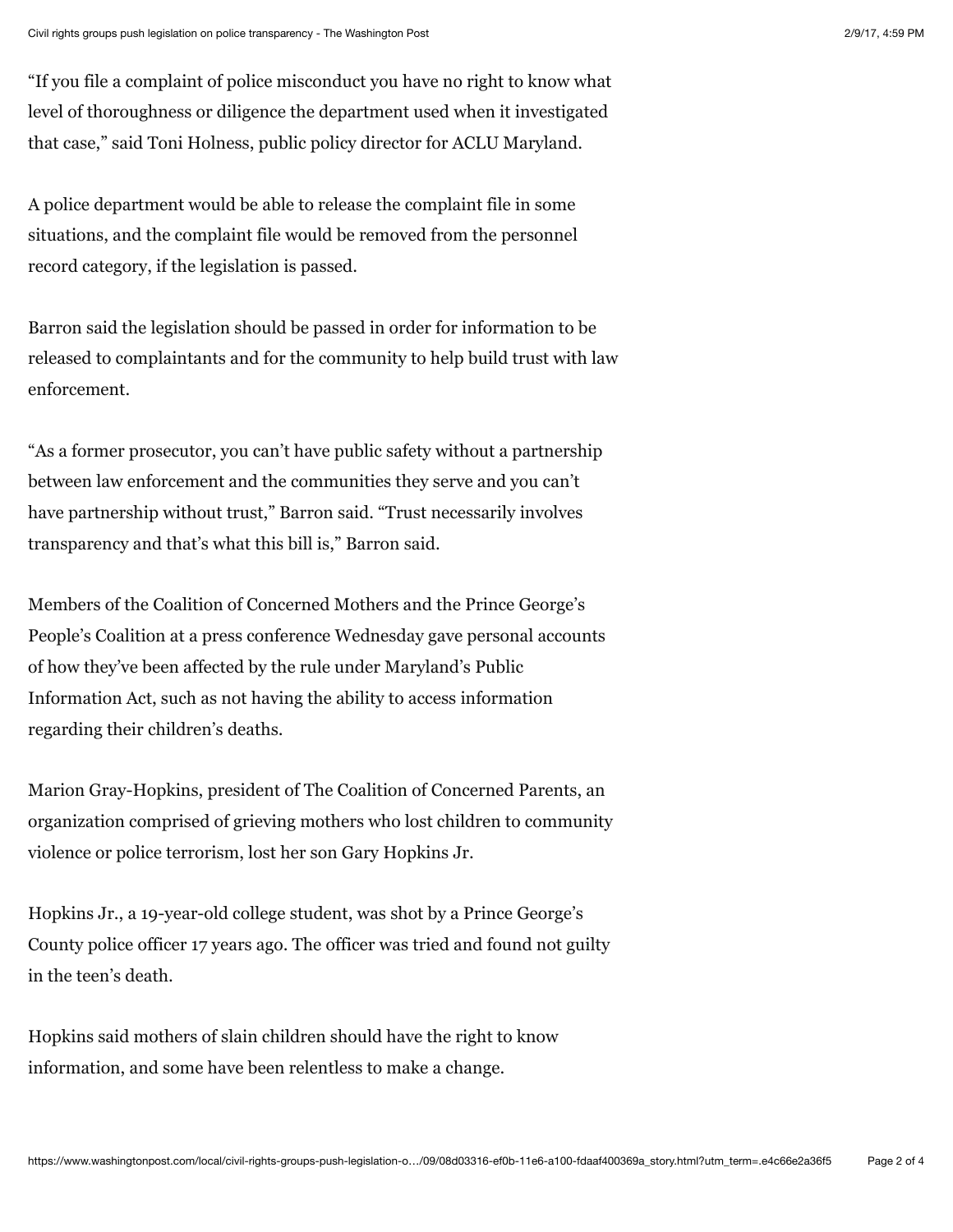"What we are finding as citizens is that laws are protecting law enforcement and not protecting us," Hopkins said. "This bill will be a way to regain that trust. We're dealing with an administration that is saying that we're going to bring back law and order. . If there's nothing to hide, why not release the information?"

Burnett McFadden, a member of The Coalition of Concerned Parents, is the mother of three sons, Reginald, Randolph, and Linton McFadden, who all died in 2007.

McFadden said that the bill is very important in order for the community to feel safe and build relationships with officers.

#### **Local Headlines newsletter**

**Sign up**

Daily headlines about the Washington region.

"It's complicated now, because children are afraid..." McFadden said. "Today they are scared of officers that are in uniforms. You can't call the police because you're scared something is going to happen. We don't want that. We want to feel comfortable."

Councilman Brandon Scott, D-Baltimore, was also in attendance in support of the legislation. Scott said he believes that the legislation, along as other initiatives, such as training officers, will help the city of Baltimore.

"This year, 500 police officers are going (through training with) Community Mediation, a grassroots organization with young people--with teenagers because that's where we know where the problems are," Scott said.

Twenty-seven other states make the release of complaint files more accessible to the public -- even more conservative ones such as Alabama, Georgia and Arizona. In those states, police disciplinary records are normally available to the public, except in active investigations, according to an ACLU report.